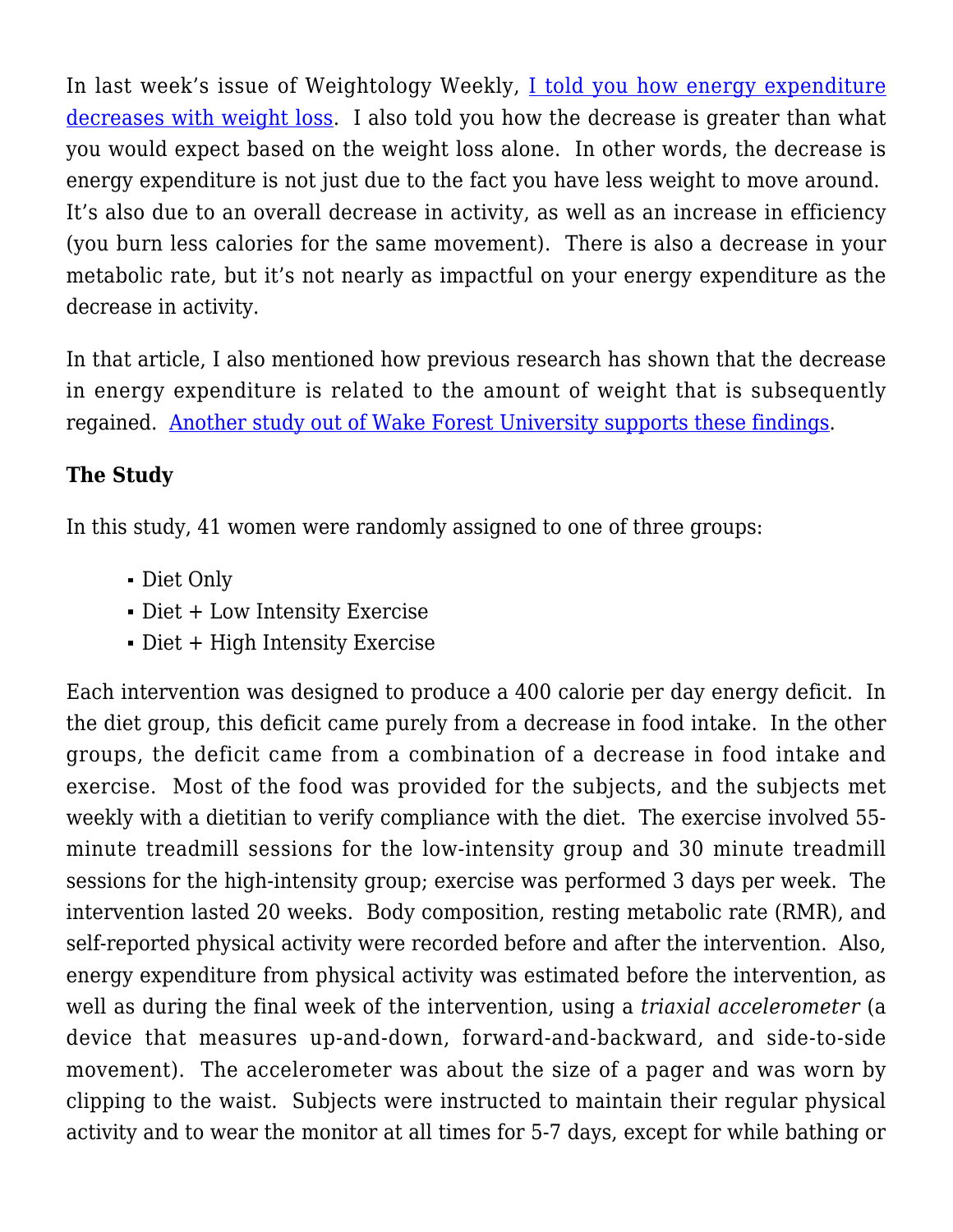sleeping. They wore the monitor an average of 6.5 days during the baseline measurement, and 5.6 days at the end of the intervention. During the last week, the exercising women did 3 exercise sessions; the energy expenditure from these sessions was estimated from readings provided by the treadmill, and were subtracted from each woman's individual physical activity energy expenditure as determiend by the accelerometer. Thus, physical activity energy expenditure in this study represented only calories burned outside of the scheduled exercise sessions.

Of the 41 women, 34 returned for follow-up visits at 6 and 12 months. Weight was determined at these follow-up visits. The researchers then looked to see if there were any relationships between changes in physical activity energy expenditure and RMR during the 20-week intervention, and subsequent weight regain at 6 and 12 months.

## **Regain Results**

Decreases in body weight, and improvements in body composition, were similar among all the groups during the 20-week intervention. RMR and physical activity energy expenditure also decreased in all the groups over the 20 weeks. RMR decreased on average by 7% or 108 calories per day. 27 of the 34 women experienced a decrease in RMR; the changes were quite variable, ranging from a decrease of 346 calories to an increase of 180 calories per day. However, RMR relative to lean mass remained unchanged, indicating that the drop in RMR was mostly due to a drop in body weight.

Physical activity energy expenditure decreased by an average of 26% or 162 calories per day. The change was quite variable, ranging from a decrease of 553 calories to an increase of 117 calories per day. 31 of the 34 women experienced a decrease in physical activity energy expenditure. Physical activity relative to body weight also decreased, indicating that the decrease in energy expenditure was not just due to weight loss; it was due to a decrease in overall movment.

Among all the women, the average weight regain at 6 months was 6.4 pounds. Again, regain was variable, ranging from a loss of 6.8 pounds to a gain of 20 pounds. 26 of the 34 women regained at least some weight. A total of 31.5% of the weight lost during the intervention was regained by 6 months. At 12 months, the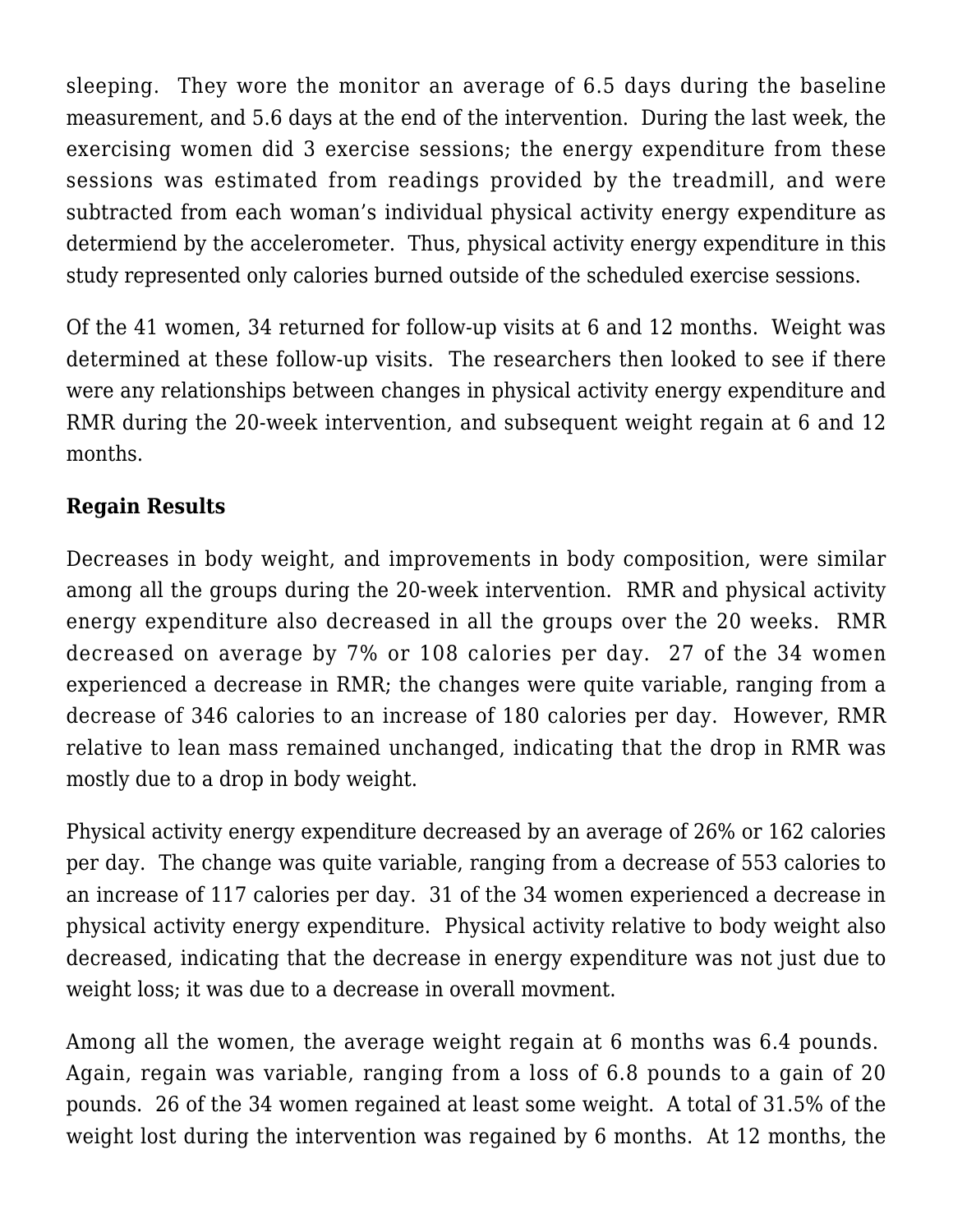average weight regain was 11.4 pounds, ranging from a loss of 5 pounds to a regain of nearly 48 pounds. 28 of the 34 women regained some weight at 12 months. On average, 51.4% of the weight was regained. The amount of weight regained at 6 and 12 months was not related to the amount of weight lost.

Weight regain at the end of 6 months was inversely related to changes in physical activity energy expenditure, with a correlation of -0.52 (where 1 is a perfect correlation and 0 means no correlation). Weight regain at the end of 12 months was also related to changes in physical activity energy expenditure, although less so (a correlation of -0.40). These results indicated that women who had the greatest decreases in physical activity after 20 weeks of weight loss tended to have the greatest amount of weight regained at 6 and 12 months after the weight loss program. Similar results were observed when physical activity was corrected for body weight. Weight regain was not related to decreases in RMR or self-reported changes in self-reported physical activity.

## **Activity Throughout the Day Keeps the Regain Away**

This study showed two things. First, it showed that physical activity, outside of a structured exercise program, decreases with weight loss, and this decrease is greater than what can be explained by the weight loss alone. This is in agreement with [the study I talked about last week.](https://weightology.net/weightologyweekly/?page_id=415) Second, it showed that the decrease in physical activity predicted the amount of weight regained over 6 and 12 months. This is also in agreement with [previous research.](http://www.ncbi.nlm.nih.gov/pubmed/11864855)

One particular strength of this study is that the researchers measured physical activity before the weight was regained. They also showed that physical activity predicted weight regain, even when corrected for body weight. Thus, one cannot claim that people were less active simply because they weighed more. Another strength is that the researchers measured physical activity outside of the structured exercise program. Thus, the decrease in activity came from a decrease in nonexercise activity thermogenesis (NEAT, which includes all your non-exercise activity throughout the day). This is in agreement with [the study I discussed last week.](https://weightology.net/weightologyweekly/?page_id=415) This study also demonstrates that decreases in RMR play very little role in the tendency to regain weight, which is in agreement with [previous research](http://www.ncbi.nlm.nih.gov/pubmed/11063433).